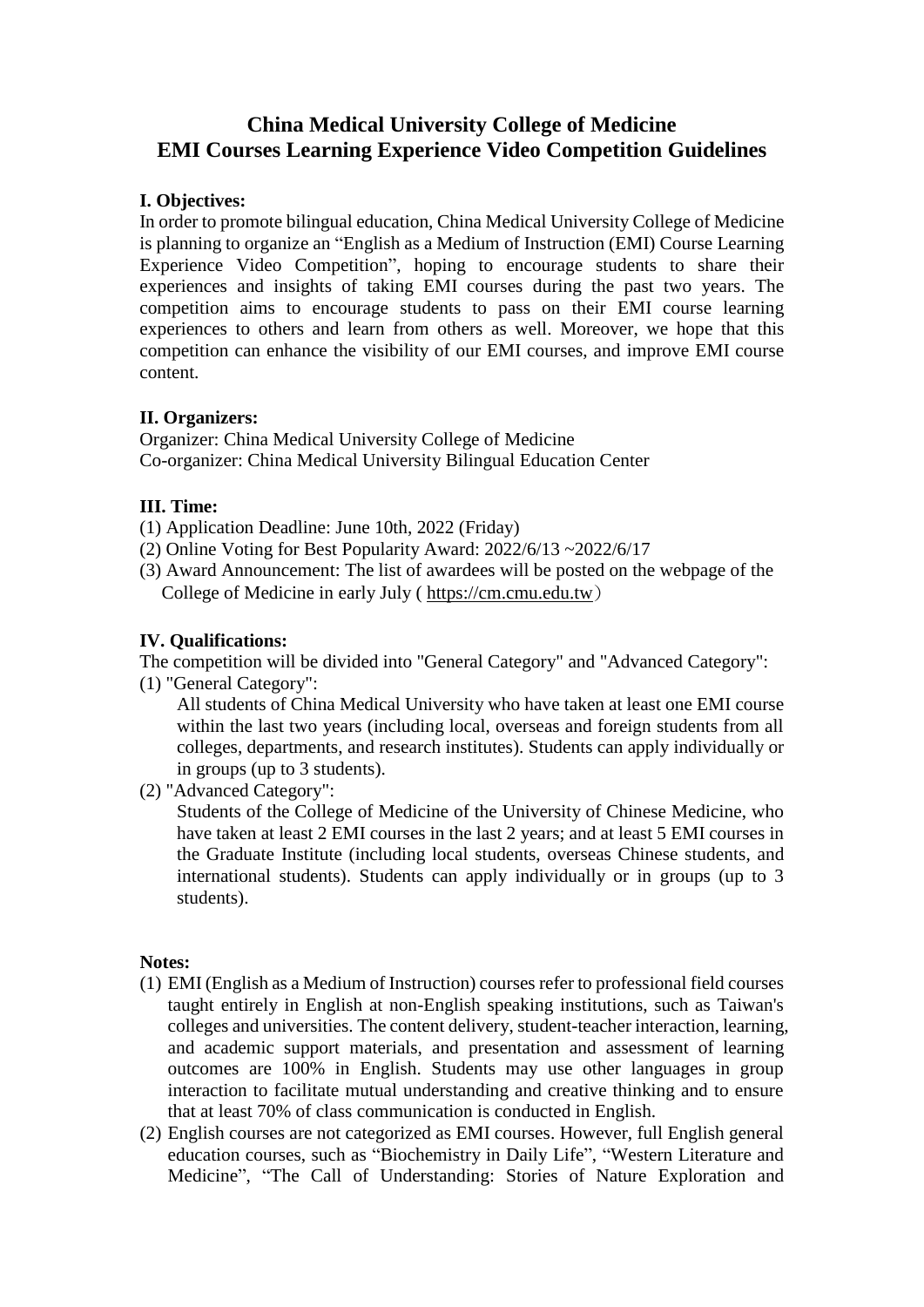Scientific Revolution", "TED Talks and the Art of Public Speaking", etc., can be considered as EMI courses.

1. One video can only be enrolled in one category.

#### **V. Video Specifications**

- (1) Length of the video: 1 to 3 minutes. (Points will be deducted if the time is less than 1 minute or exceeds 3 minutes)
- (2) Video format: Please convert the format to MP4.
- (3) Video Language: Participants must share their EMI study experience in English. All participants are required to be on camera. Those who do not show their faces will be considered as not participating. Given that classes have switched from inperson to online classes, it is recommended to participate individually. You may use creative aids or presentation slides to share your EMI learning experiences.
- (4) File name: [EMI Video Competition\_Participant's name (/or team leader's name)].
- (5) Each video can share one EMI course at least and five EMI courses at most. Each participant can submit a maximum of 2 EMI learning experience videos.
- (6) In addition to the video, please also provide a video transcript.

### **VI. Application**

- (1) Please upload your video to Youtube before June 10 (Fri), with the name "CMU EMI Video Competition\_(name of participant)" and set it to the "unlisted" setting.
- (2) Fill out the online registration form at<https://forms.gle/1NJCAGazQxtMNZ9fA> (For group registration, please register with the group leader's name)
- (3) please submit a video transcript to [shuen@cmu.edu.tw](mailto:shuen@cmu.edu.tw)

#### **VII. Competition Rules and Schedule**

- (1) Competition: 100 points in total, including video content presentation (30%), editing and creativity (30%), English expressing ability (20%), and best popularity vote (20%). Participants will be required to share their EMI learning experience in full English. The video must be in English throughout.
- (2) Judges: Faculty members and experts will be selected by the Dean of the College of Medicine to form the judging committee for the competition.
- (3) All videos will join the best popularity vote, except for those videos that do not meet the requirements.
- (4) Upon announcement of the award, the winners must provide (1) a scanned copy of proof of attendance in the EMI course (e.g., transcript), and (2) a scanned copy of the video authorization statement (Appendix 2).
- (5) The award-winning videos will be posted online or presented to students and faculty on campus after the competition.
- (6) If a participant is reported or accused of working for someone else or violating the rules and regulations of this event, and if there are concrete facts, the winner will be disqualified.
- (7) By participating in this competition, the participants agree to accept the abovementioned regulations. The organizer reserves the right to revise the rules and regulations of this event in case of any unfinished matters.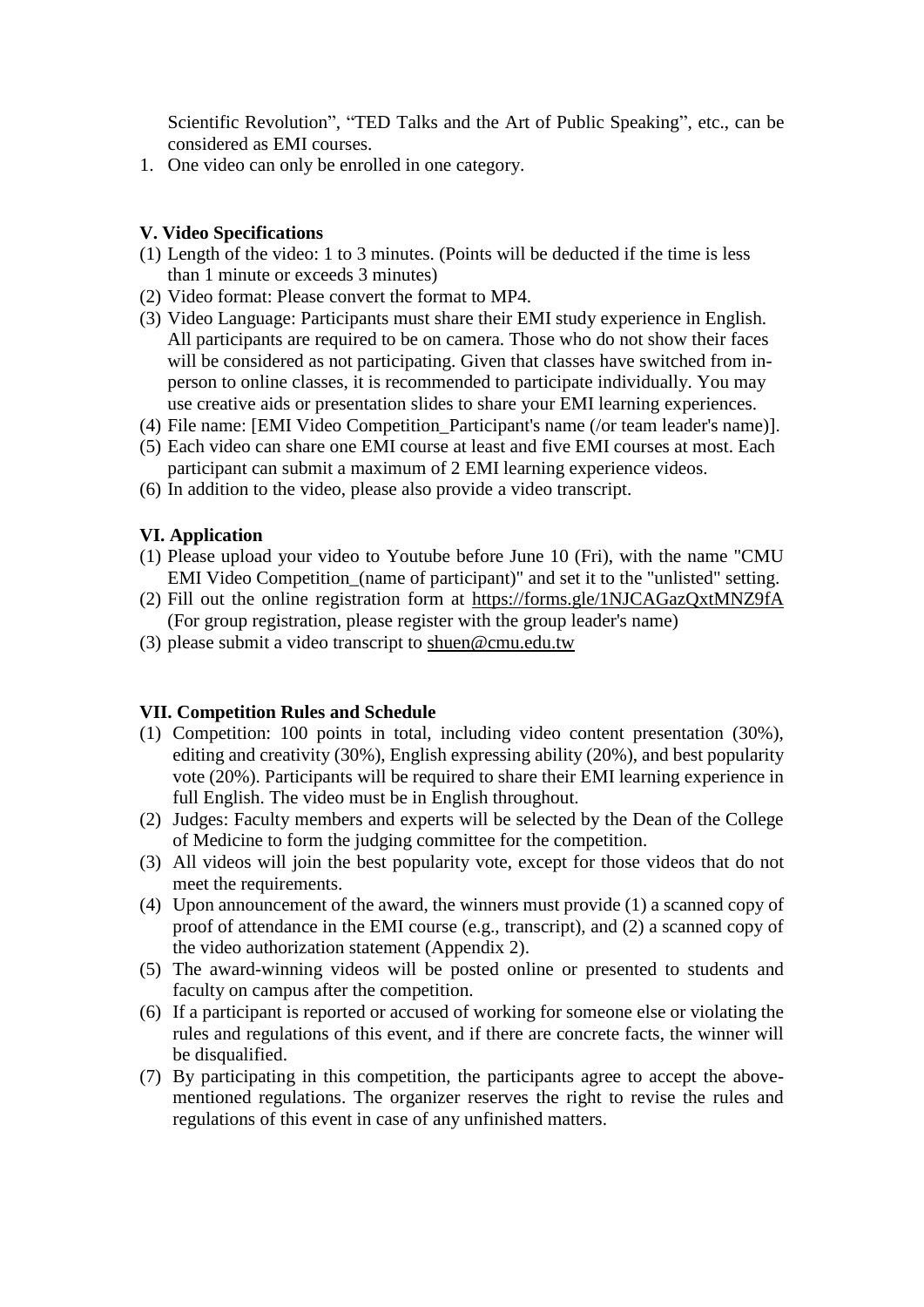| <b>Grading Items</b>          | <b>Points</b> | <b>Evaluation Criteria</b>  |
|-------------------------------|---------------|-----------------------------|
| Video Content                 | 30%           | Clear and innovative theme. |
|                               |               | Completeness                |
|                               |               | Opening $& Classing$        |
| <b>Editing and Creativity</b> | 30%           | Smoothness of the Video     |
|                               |               | Time Management             |
|                               |               | Creativity                  |
| <b>Expressing Ability in</b>  | 20%           | Fluency                     |
| English                       |               | Pronunciation               |
|                               |               | Speaking speed              |
| Popularity Vote               | 20%           |                             |
|                               | 100%          |                             |

### **VIII. Grading Description:**

#### **IX. Competition Awards:**

- (1) All students participating in the competition will be awarded a certificate of participation.
- (2) The evaluation and awards shall be decided by the judges. The judges reserve the right of making the final decision and to award no prize.

#### **General Category**

First place: NT\$8,000 and a certificate of merit. Second place: NT\$6,000 and a certificate of merit. Third place: NT\$4,000 and a certificate. Four Best Popularity Awards: NT\$2,000/team and a certificate.

### **Advanced Category (for students of College of Medicine only)**

First place: NT\$10,000 and a certificate. Second place: NT\$8,000 and a certificate. Third place: NT\$6,000 and a certificate. Four Best Popularity Awards: \$3,000/team and a certificate.

### **XII. Contact Information**

Ms. Shu-En Chen (Annie) Office of Bilingual Education Program, College of Medicine, China Medical University Tel: 04-22053366 ext. 2191 E-mail: shuen@cmu.edu.tw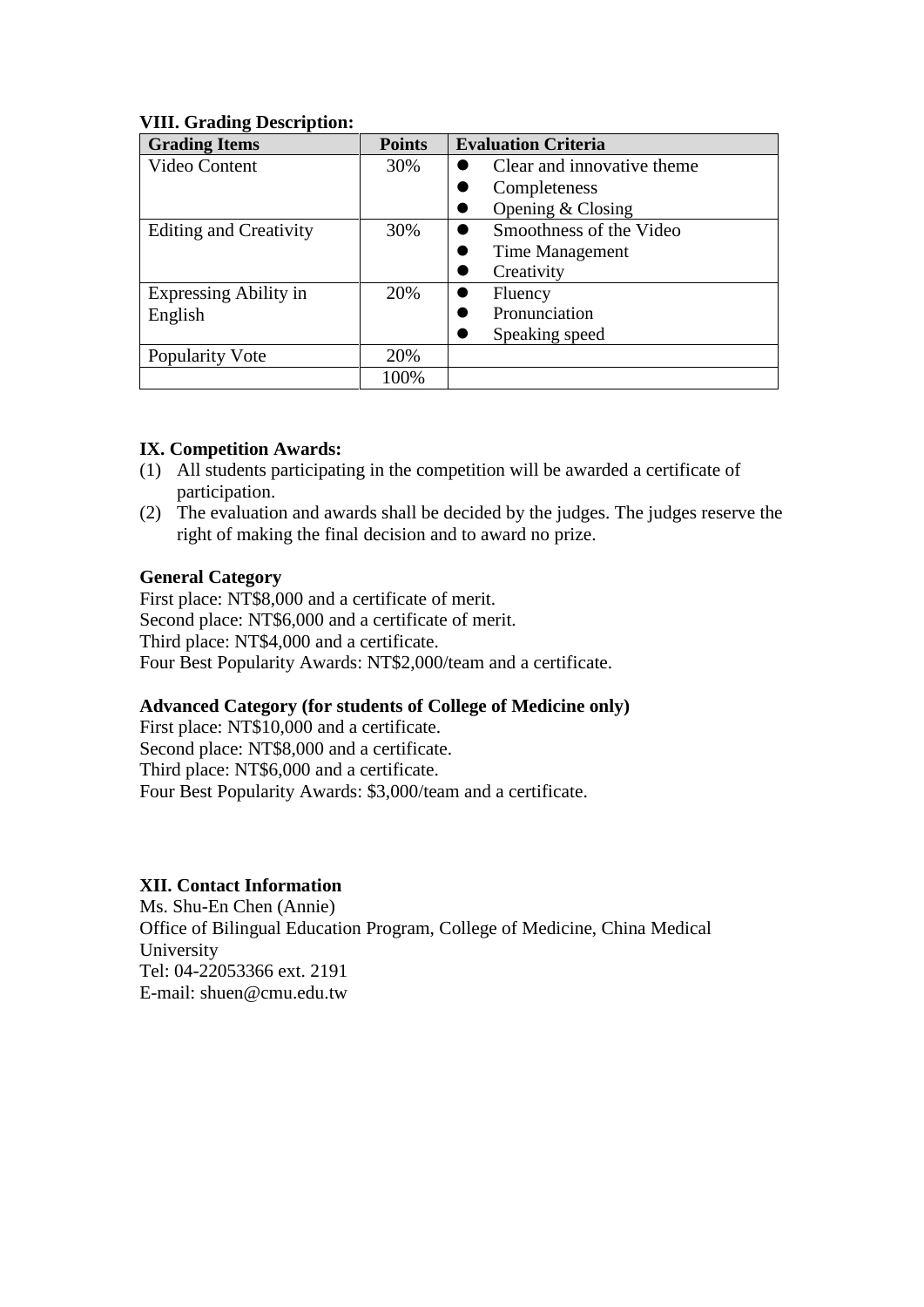# **Attachment 1: Video Transcript**

| <b>College of Medicine, China Medical University</b><br><b>EMI Course Learning Experience Video Competition</b> |                  |  |
|-----------------------------------------------------------------------------------------------------------------|------------------|--|
|                                                                                                                 |                  |  |
| Name                                                                                                            |                  |  |
| Department/Year                                                                                                 |                  |  |
| <b>EMI</b> Course                                                                                               |                  |  |
| Name                                                                                                            |                  |  |
|                                                                                                                 | Video Transcript |  |
|                                                                                                                 |                  |  |
|                                                                                                                 |                  |  |
|                                                                                                                 |                  |  |
|                                                                                                                 |                  |  |
|                                                                                                                 |                  |  |
|                                                                                                                 |                  |  |
|                                                                                                                 |                  |  |
|                                                                                                                 |                  |  |
|                                                                                                                 |                  |  |
|                                                                                                                 |                  |  |
|                                                                                                                 |                  |  |
|                                                                                                                 |                  |  |
|                                                                                                                 |                  |  |
|                                                                                                                 |                  |  |
|                                                                                                                 |                  |  |
|                                                                                                                 |                  |  |
|                                                                                                                 |                  |  |
|                                                                                                                 |                  |  |
|                                                                                                                 |                  |  |
|                                                                                                                 |                  |  |
|                                                                                                                 |                  |  |
|                                                                                                                 |                  |  |
|                                                                                                                 |                  |  |
|                                                                                                                 |                  |  |
|                                                                                                                 |                  |  |
|                                                                                                                 |                  |  |
|                                                                                                                 |                  |  |
|                                                                                                                 |                  |  |
|                                                                                                                 |                  |  |
|                                                                                                                 |                  |  |
|                                                                                                                 |                  |  |
|                                                                                                                 |                  |  |